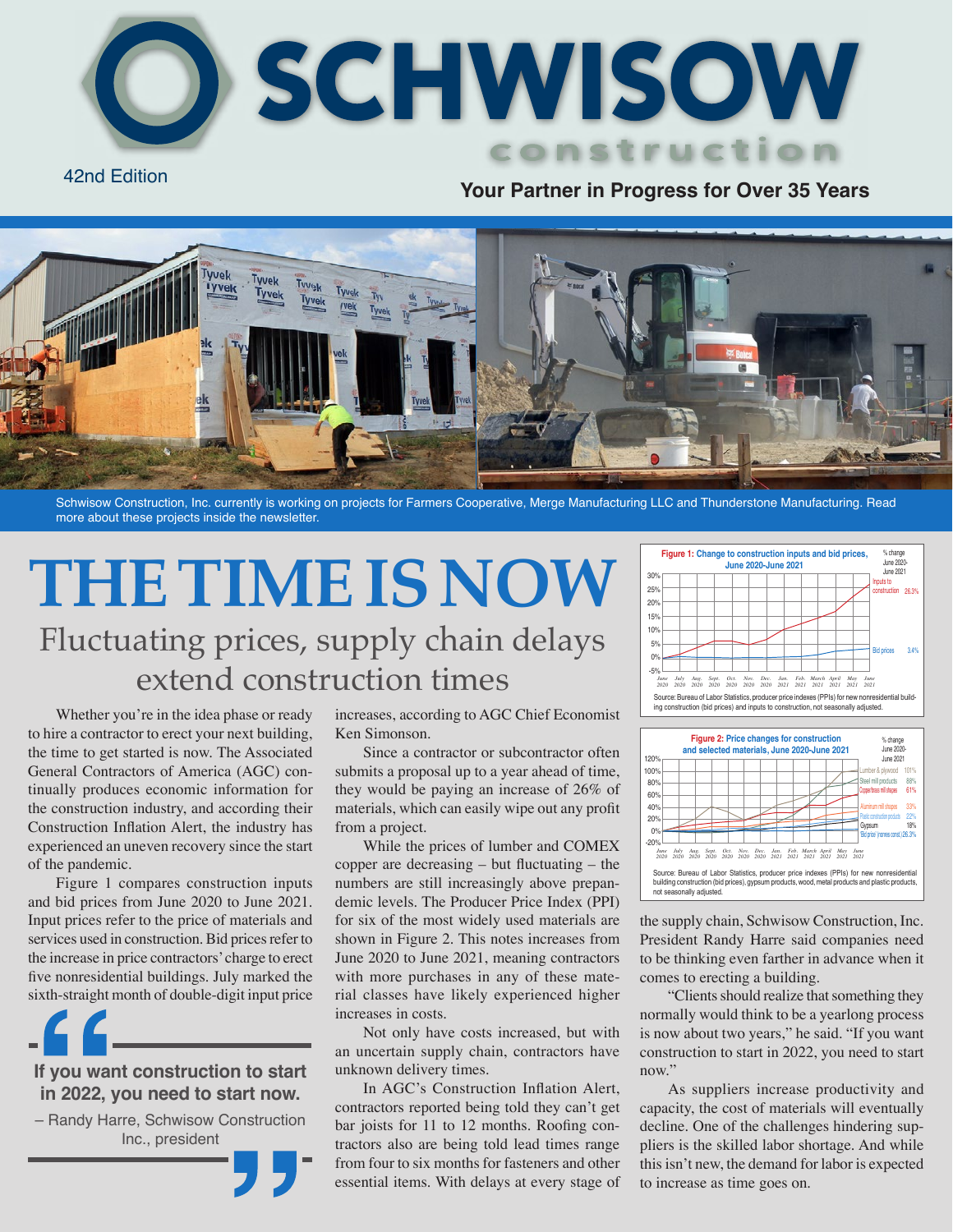

# Merge Manufacturing LLC nears completion

As Merge Manufacturing LLC expands its workforce and capabilities, it's also working with Schwisow Construction, Inc. to erect a new T-shaped building near 25th Street and Saltillo Road.

Merge Manufacturing's new building should enable them to use a crane system to load some of their bigger items directly onto trucks, which can access the location from a recessed dock. Nearly 90% of the structure will be for manufacturing, while the rest will be office space.

"It's been good working with Schwisow," said Kory Barmore, Merge's president of manufacturing. "Randy Harre knows the steel building world inside and out; so any questions we have, he answers readily."

The building also will be home to Merge's affiliate company, SiteScapes, an outdoor furnishing manufacturer. With formal meeting rooms, both businesses look forward to having their operations in modern facility.

### *Fast facts*

**Building use:** Manufacturing and office space **Project start:** June 2021 **Project completion (est.):** September 2021

**Project size:** 37,500 square feet

**Schwisow project manager:** Randy Cades **VP products:** Panel Rib Wall System with translucent Wallite panels, SSR System

**Building features:** Crane system, recessed dock, horizontal wall panels, high R-value roof at office area



### New professional look for Farmers Cooperative underway

Schwisow Construction, Inc. is in the midst of a two-phase project at Farmers Cooperative in Dorchester.

The first phase, which was completed in June, focused on converting an existing training room into a conference room and additional offices. Farmers Cooperative employees will use this area as a temporary workspace while Schwisow completes the next stage.

The second phase of the project consists of three subphases, the first of which involves building a 1,400-square-foot addition, a grain trading area, and a large classroom and kitchen.

"During the first subphase, we cut through a concrete storm shelter to open up access to the new addition," Project Manager Mark Hansen said.

Once the first subphase is complete in September, crews will focus on the 5,200-square-foot north addition to expand the office area and create a new front entrance. This work will include updated finishes to match the north and west expansions, along with a remodel of the remaining office space.

"From the remodel to the additions, we're looking forward to the efficiencies that will be gained, as well as the new professional look of our corporate headquarters," said Allan Zumpfe, Farmers Cooperative's president and CEO.

About 40 people will work in the Dorchester office once it's completed in May 2022.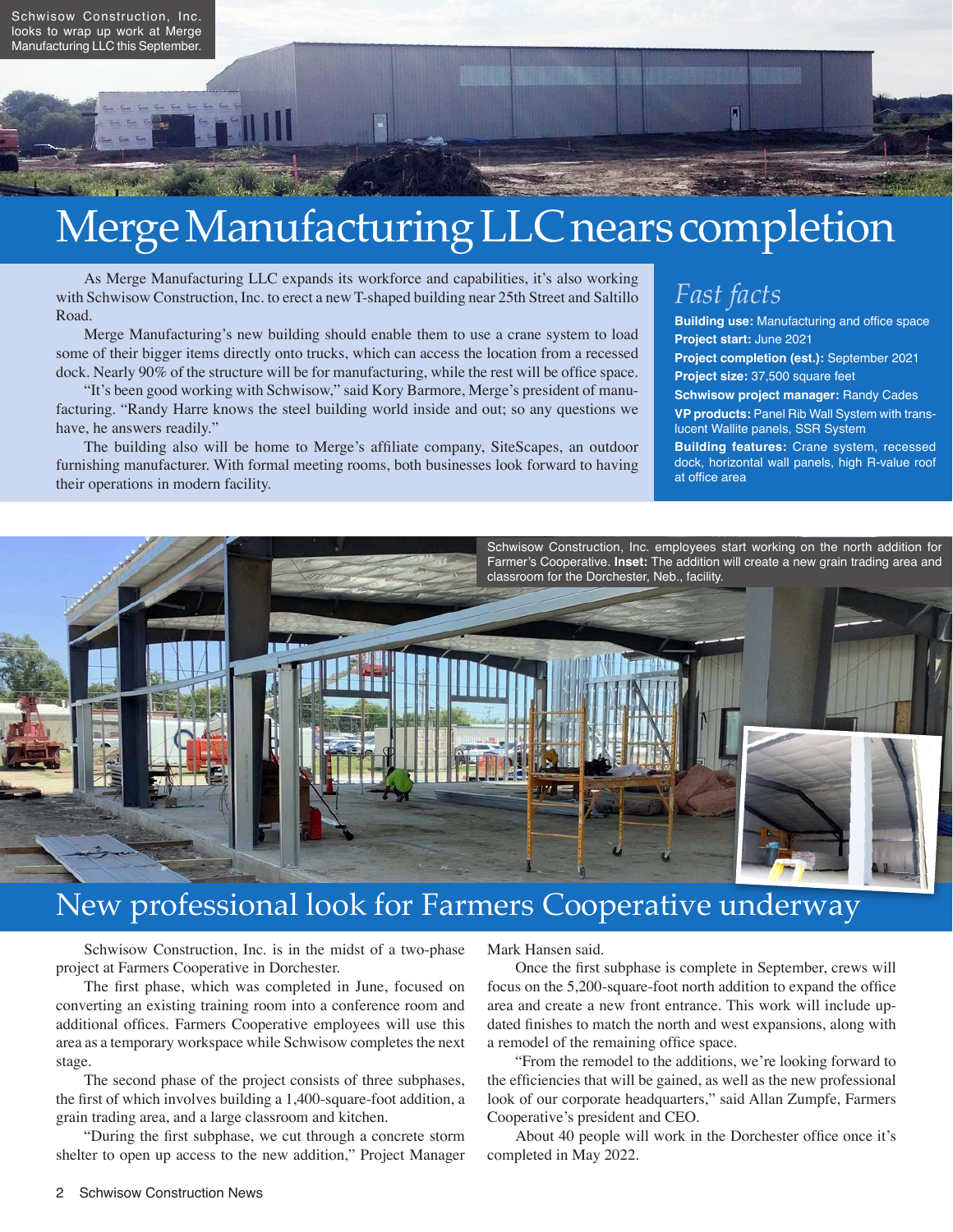# From repairs to additions

#### SCHWISOW completes work for Thunderstone Manufacturing

### *Fast facts*

**Building use:** Manufacturing, dock and warehouse addition **Project start:** June 2021 **Project completion (est.):** Fall 2021 **Project size:** 9,800 square feet **Schwisow project manager:** Eric Wilcox **Building features:** Skewed dock system, insulated panels on exterior

After buying a vacant building to operate Thunderstone Manufacturing, Timpte Inc.'s personnel noticed the facility needed a few repairs. That led them to Schwisow Construction, Inc. who originally constructed the building.

"That was really how we got our relationship with Schwisow started," said Jeff Thompson, Timpte's executive vice president. "They do good work; they're very responsive; and we like the end product."

With a need for more space after centralizing their aftermarket parts distribution,



Schwisow is completing a 9,800-square-foot warehouse addition for Thunderstone.

"Our business is really strong, and we need the space," Thompson said. "Our employees are anxious to have it done."

Site work and demo started at the end of June, while footings began in July. Schwisow is expected to complete the project this fall.

## VP continually rolling out top-of-the-line products

As a Varco Pruden builder, Schwisow Construction, Inc. has access to some of the industry's top products. Schwisow's latest

#### **WideBay Trussed Purlin**

An effective structural option to standard purlins or bar joists,

the advanced WideBay Trussed Purlin gives builders flexibility while providing up to 60 feet of space between columns. This system is ideal for projects requiring an open layout interior space.

WideBay Trussed Purlins can be used with VP's structural framing designs, and



The WideBay Trussed Purlin is optimal for bays spanning up to 60 feet.

are available in 30", 34" and 40" depth options. With a G-30 galvanized finish and acrylic coating, the WideBay Trussed Purlins will keep their structural appearance, maintenance-free, for the long term.

When it comes to roofing, the WideBay Trussed Purlin is designed to work with VP's SSR, SLR II, ThermoDeck and ThermaLift roof systems. Not only that, but the system supports metal roofs or EPDM when using VP's Deck-Frame system. Using a 5 foot on-center spacing on a 60-foot span, the WideBay Trussed Purlins will accommodate roof snow loads up to 40 pounds per square foot, although adjusting the spacing and span can increase that amount.

#### **Features:**

| · Larger spans to optimize inte-  |
|-----------------------------------|
| rior space                        |
| • Attractive finish stays mainte- |
| nance-free for the long term      |
| • Quicker completion with bolted  |
| connections and reduced con-      |
| struction time                    |
| · Single-source from VP, ensur-   |
| ing correct design and fit        |
|                                   |
|                                   |

**Benefits:**

projects will feature two top-of-the-line VP products, the WideBay Trussed Purlin and the open web Truss Beam frame.

#### **Open Web Truss Beam Frame**

Whether it's a manufacturing facility or sports arena, the open web Truss Beam frame is a good choice for large column-

free interior spaces. The 55 KSI steel, primary framing system includes open web rafters – meaning interior clear span spaces can reach more than 120 feet.

The many advantages of using the system include multiple design options for spacing, columns, rafters and footings. Not only do these reduce costs, but builders also can incorporate optimal materials and install HVAC ducts, wiring, sprinkler systems and lighting in the trusses.



Using open web Truss Beam frame help create large column-free interior spaces.

VP's custom-concept approach with open web Truss Beam frames allows builders to use other VP framing systems, Continuous Truss or Continuous Beam, to provide economical solutions. It also can be used with block, tilt-up, conventional steel or wood framing systems.

Working with purlins, truss purlins and bar joists, Truss Beam frames are designed to accept wind and crane loads. Flush-mount, inset or outset girt placements can be unitized, and any width or eave height can be achieved.

**Benefits:**

#### **Features:**

- Incorporate HVAC ducts, wiring, sprinkler systems and lighting into the trusses
- Provide column-free interiors 120 feet and greater
- Designed with straight or tapered columns, and straight or pitched bottom rafters
- Roof pitch as low as 1/4:12
- Install sprinklers, lights and ductwork within the web, providing better clearance and air circulation
- Attractive, architectural appearance
- Uses optimal material for sustainability goals
- Flexible floor space without interior columns
- Faster construction, faster occupancy and faster ROI